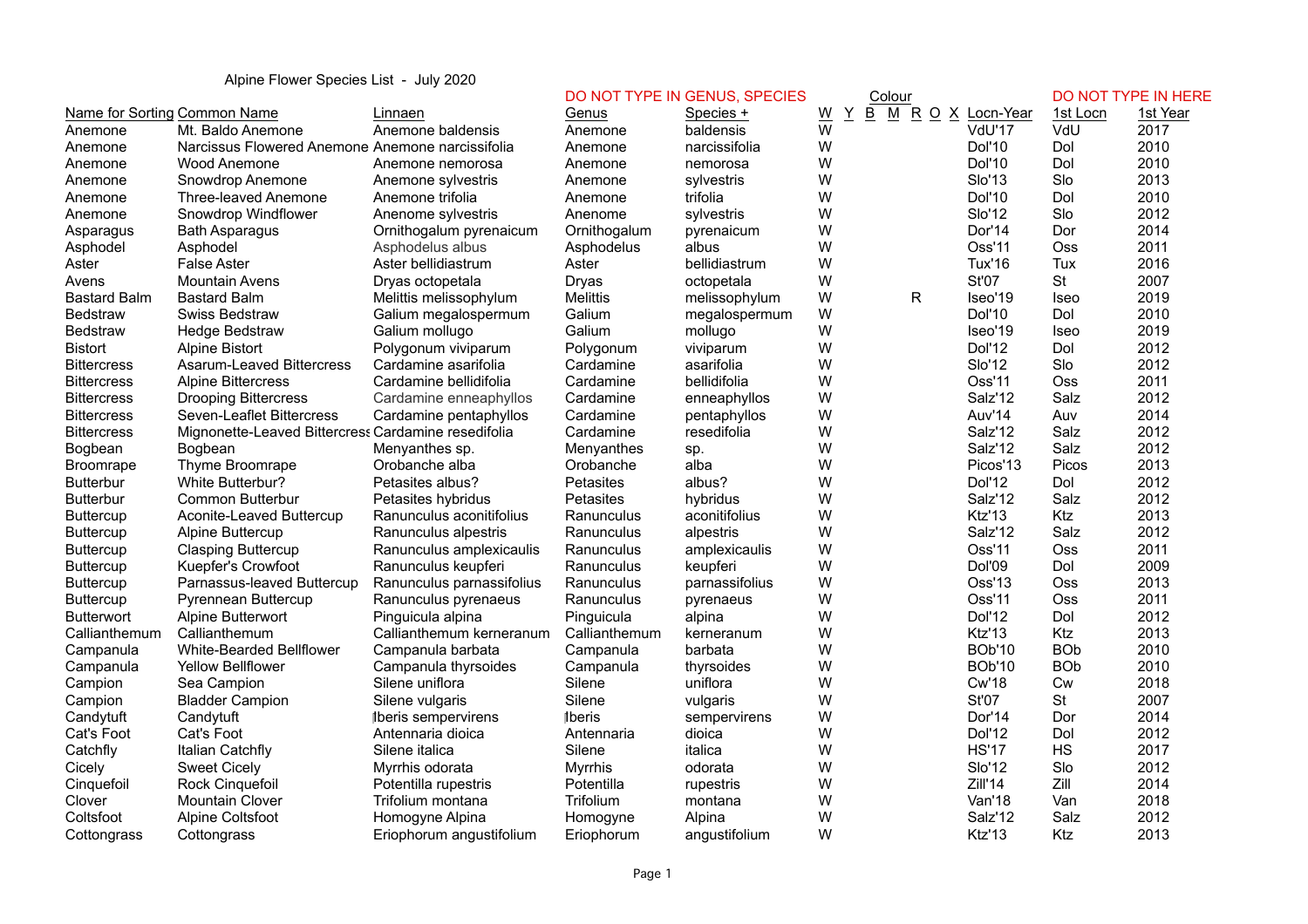| Cress            | <b>Chamois Cress</b>                | Pritzelago alpina                   | Pritzelago        | alpina                  | W |              | Salz'12              | Salz       | 2012 |
|------------------|-------------------------------------|-------------------------------------|-------------------|-------------------------|---|--------------|----------------------|------------|------|
| Crocus           | Crocus                              | Crocus Sp.                          | Crocus            | Sp.                     | W |              | Auv'14               | Auv        | 2014 |
| Crowfoot         | <b>Glacier Crowfoot</b>             | Ranunculus glacialis                | Ranunculus        | glacialis               | W |              | Dol'09               | Dol        | 2009 |
| Daisy            | Mountain Dog Daisy                  | Anthemis montana                    | Anthemis          | montana                 | W |              | Dol'10               | Dol        | 2010 |
| Daisy            | Ox-eye Daisy                        | Leucanthemum vulgare                | Leucanthemum      | vulgare                 | W |              | Cw'15                | Cw         | 2015 |
| Daisy            | Moon Daisy                          | Pyrethrum alpina                    | Pyrethrum         | alpina                  | W |              | Salz'12              | Salz       | 2012 |
| Deadnettle       | <b>White Deadnettle</b>             | Lamium album                        | Lamium            | album                   | W |              | Slo'12               | Slo        | 2012 |
| Dragonroot       | Dragonroot                          | Calla palustris                     | Calla             | palustris               | W |              | Ktz'13               | Ktz        | 2013 |
| <b>Edelweiss</b> | <b>Edelweiss</b>                    | Leontopodium nivale                 | Leontopodium      | nivale                  | W |              | VdU'17               | VdU        | 2017 |
| Evebright        | Common Eyebright                    | Euphrasia nemorosa                  | Euphrasia         | nemorosa                | W |              | Picos' <sub>13</sub> | Picos      | 2013 |
|                  | False Helleborine False Helleborine | Veratrum album                      | Veratrum          | album                   | W |              | Ktz'13               | Ktz        | 2013 |
| Flax             | Pyrenean Flax                       | Linum suffruticosum ssp. sals Linum |                   | suffruticosum ssp. si W |   |              | Pro'17               | Pro        | 2017 |
| Fleabane         | Variable Fleabane                   | Erigeron glabratus                  | Erigeron          | glabratus               | W |              | Zill'14              | Zill       | 2014 |
| Galium           | Galium Sp.                          | Galium Sp.                          | Galium            | Sp.                     | W |              | Pyr'13               | Pyr        | 2013 |
| Goatsbeard       | Goatsbeard                          | Spiraea aruncus                     | Spiraea           | aruncus                 | W |              | Eng'14               | Eng        | 2014 |
| Gypsophila       | Alpine Gypsophila                   | Gypsophila repens                   | Gypsophila        | repens                  | W |              | Sänt'14              | Sänt       | 2014 |
| Heath            | Heath                               | Erica Sp.                           | Erica             | Sp.                     | W |              | Ork'13               | Ork        | 2013 |
| <b>Hellebore</b> | Hellebore                           | Helleborus niger                    | <b>Helleborus</b> | niger                   | W |              | Slo'13               | Slo        | 2013 |
| Helleborine      | White Helleborine                   | Cephalanthera damasonium            | Cephalanthera     | damasonium              | W |              | <b>Slo'14</b>        | Slo        | 2014 |
| Helleborine      | Narrow-leaved Helleborine           | Cephalanthera longifolia            | Cephalanthera     | longifolia              | W | $\circ$      | Pyr'11               | Pyr        | 2011 |
| Hogweed          | Hogweed                             | Heraclium spondylium                | Heraclium         | spondylium              | W |              | Dol'16               | Dol        | 2016 |
| Isopyrum         | Rue-leaved Isopyrum                 | Isopyrum thalictroides              | <b>Isopyrum</b>   | thalictroides           | W |              | Oss'11               | <b>Oss</b> | 2011 |
| Lily             | St Bernard Lily                     | Anthericum liliago                  | Anthericum        | liliago                 | W |              | Pyr'11               | Pyr        | 2011 |
| Lily             | Lily-of-the-Valley                  | Convallaria majalis                 | Convallaria       | majalis                 | W |              | Slo'14               | Slo        | 2014 |
| Lily             | May Lily                            | Maianthemum bifolium                | Maianthemum       | bifolium                | W |              | Salz'12              | Salz       | 2012 |
| Lovage           | Unbranched Lovage                   | Ligusticum mutellinioides           | Ligusticum        | mutellinioides          | W |              | <b>Dol'10</b>        | Dol        | 2010 |
| Masterwort       | <b>Great Masterwort</b>             | Astrantia major                     | Astrantia         | major                   | W |              | <b>BOb'10</b>        | <b>BOb</b> | 2010 |
| Masterwort       | Masterwort                          | Peucedanum ostruthium               | Peucedanum        | ostruthium              | W |              | <b>BOb'16</b>        | <b>BOb</b> | 2016 |
| Masterwort       | Southern Masterwort                 | Peucedanum venetum                  | Peucedanum        | venetum                 | W |              | Salz'12              | Salz       | 2012 |
| Meadowsweet      | Meadowsweet                         | Filipendula ulmaria                 | Filipendula       | ulmaria                 | W |              | Dol'16               | Dol        | 2016 |
| <b>Milfoil</b>   | <b>Silvery Milfoil</b>              | Achillea clavennae                  | Achillea          | clavennae               | W |              | Dol'17               | Dol        | 2017 |
| Milk-Vetch       | Alpine Milk-Vetch                   | Astragalus alpinus                  | Astragalus        | alpinus                 | W |              | Slo'14               | Slo        | 2014 |
| Milk-Vetch       | Southern Milk-Vetch                 | Astragalus australis                | Astragalus        | australis               | W |              | <b>Tux'16</b>        | Tux        | 2016 |
| Milkwort         | <b>Shrubby Milkwort</b>             | Polygala chamaebuxus                | Polygala          | chamaebuxus             | W | $\mathsf{R}$ | <b>St'07</b>         | <b>St</b>  | 2007 |
| Mouse-Ear        | Alpine Mouse-Ear                    | Cerastium alpinum                   | Cerastium         | alpinum                 | W |              | Zrm'17               | Zrm        | 2017 |
| Mouse-ear        | Field Mouse-ear                     | Cerastium arvense                   | Cerastium         | arvense                 | W |              | <b>Dol'10</b>        | Dol        | 2010 |
| Mouse-Ear        | Julian Mouse-Ear                    | Cerastium julicum                   | Cerastium         | julicum                 | W |              | Tux'16               | Tux        | 2016 |
| Mouse-Ear        | Broad-Leavened Mouse-Ear            | Cerastium latifolium                | Cerastium         | latifolium              | W |              | Van'18               | Van        | 2018 |
| Mouse-Ear        | Narrow-leaved Mouse-Ear             | Cerastium lineare                   | Cerastium         | lineare                 | W |              | <b>HS'17</b>         | <b>HS</b>  | 2017 |
| <b>Narcissus</b> | <b>Poet's Narcissus</b>             | Narcissus poeticus                  | <b>Narcissus</b>  | poeticus                | W |              | Auv'14               | Auv        | 2014 |
| <b>Narcissus</b> | Angel's Tears                       | Narcissus triandrus                 | Narcissus         | triandrus               | W |              | Picos' <sub>13</sub> | Picos      | 2013 |
| Orchid           | Elder-flowered Orchid               | Dacttylorhiza sp.                   | Dacttylorhiza     | sp.                     | W | O            | Oss'11               | <b>Oss</b> | 2011 |
| Orchid           | <b>Small White Orchid</b>           | Pseudorchis albida                  | Pseudorchis       | albida                  | W | O            | <b>Dol'10</b>        | Dol        | 2010 |
| Orchid           | Lesser Butterfly Orchid             |                                     | #VALUE!           | #VALUE!                 | W | $\Omega$     | Dol'10               | Dol        | 2010 |
| Parnassus        | <b>Grass of Parnassus</b>           | Parnassia palustris                 | Parnassia         | palustris               | W |              | <b>Dol'10</b>        | Dol        | 2010 |
| Pasque Flower    | White Pasque Flower                 | Pulsatilla alba                     | Pulsatilla        | alba                    | W |              | Salz'12              | Salz       | 2012 |
|                  |                                     |                                     |                   |                         |   |              |                      |            |      |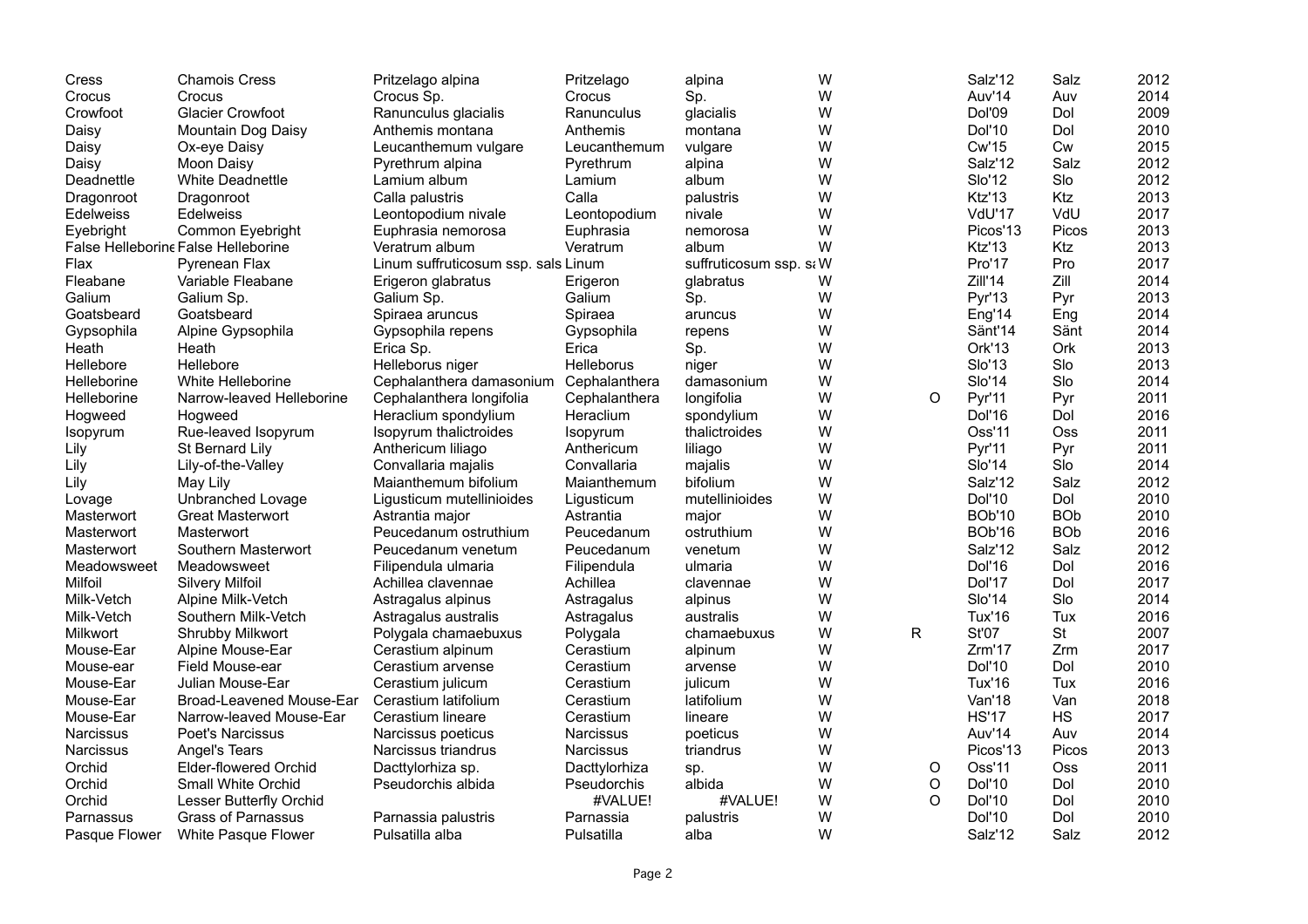| Pasque Flower          | Alpine Pasque Flower                             | Pulsatilla alpina                      | Pulsatilla    | alpina                  | W |   | <b>Dol'09</b>        | Dol        | 2009  |
|------------------------|--------------------------------------------------|----------------------------------------|---------------|-------------------------|---|---|----------------------|------------|-------|
| Pasque Flower          | Yellow Pasque Flower                             | Pulsatilla alpina ss. apiifolia        | Pulsatilla    | alpina ss. apiifolia    | W |   | <b>Dol'09</b>        | Dol        | 2009  |
| Pasque Flower          | Spring Pasque Flower                             | Pulsatilla vernalis                    | Pulsatilla    | vernalis                | W |   | Dol'09               | Dol        | 2009  |
| Pennycress             | <b>Small-flowered Pennycress</b>                 | Thlaspi brachypetalum                  | Thlaspi       | brachypetalum           | W |   | Auv'14               | Auv        | 2014  |
| Pennycress             | Pennycress                                       | Thlaspi Sp.                            | Thlaspi       | Sp.                     | W |   | Picos'13             | Picos      | 2013  |
| Pleurospermum          | Pleurospermum                                    | Pleurospermum sp.                      | Pleurospermum | sp.                     | W |   | OT'15                | OT         | 2015  |
| Quadrifolia            | Paris Quadrifolia                                | Paris Quadrifolia                      | Paris         | Quadrifolia             | W |   | <b>Slo'14</b>        | Slo        | 2014  |
| Rampion                | Spiked Rampion                                   | Phyteuma spicatum                      | Phyteuma      | spicatum                | W | M | Salz'12              | Salz       | 2012  |
| Ramsons                | Ramsons                                          | Allium ursinum                         | Allium        | ursinum                 | W |   | Tarn'11              | Tarn       | 2011  |
| Rock Jasmine           | A Rock Jasmine                                   | Androsace carnea ssp. Brigar Androsace |               | carnea ssp. Briganti: W |   |   | VdU'17               | VdU        | 2017  |
| Rock Jasmine           | Ciliate Rock Jasmine                             | Androsace chamaejasme                  | Androsace     | chamaejasme             | W |   | <b>Pyr'11</b>        | Pyr        | 2011  |
| Rock Jasmine           | <b>Blunt-leaved Rock Jasmine</b>                 | Androsace obtusifolia                  | Androsace     | obtusifolia             | W |   | <b>BOb'10</b>        | <b>BOb</b> | 2010  |
| Rock Jasmine           | Pyrenean Rock Jasmine                            | Androsace pyrenaica                    | Androsace     | pyrenaica               | W |   | Oss'16               | <b>Oss</b> | 2016  |
| Rock Jasmine           | Northern Rock Jasmine                            | Androsace septentrionalis              | Androsace     | septentrionalis         | W |   | <b>Dol'10</b>        | Dol        | 2010  |
| <b>Rock Rose</b>       | White Rock Rose                                  | Helianthemum apenninum                 | Helianthemum  | apenninum               | W |   | <b>Pyr'13</b>        | Pyr        | 2013  |
| Rock-Cress             | Alpine Rock-Cress                                | Arabis alpina                          | Arabis        | alpina                  | W |   | Ktz'13               | Ktz        | 2013  |
| Rock-Cress             | <b>White Rock Cress</b>                          | Arabis ciliata                         | Arabis        | ciliata                 | W |   | Dol'09               | Dol        | 2009. |
| <b>Rock-Cress</b>      | A Rock-Cress                                     | Arabis nova                            | Arabis        | nova                    | W |   | <b>Pyr'16</b>        | Pyr        | 2016  |
| Rock-Cress             | <b>Balkan Rock-Cress</b>                         | Arabis scopoliana                      | Arabis        | scopoliana              | W |   | <b>Slo'13</b>        | Slo        | 2013  |
| Rock-Cress             | <b>Compact Rock-Cress?</b>                       | Arabis vochinensis                     | Arabis        | vochinensis             | W |   | SIO'13               | Slo        | 2013  |
| Rock-Cress             | <b>Tall Rockcress</b>                            | Cardaminopsis arenosa                  | Cardaminopsis | arenosa                 | W |   | <b>Slo'13</b>        | Slo        | 2013  |
| Rose                   | <b>Mountain Rose</b>                             | Rosa montana                           | Rosa          | montana                 | W |   | <b>BOb'10</b>        | <b>BOb</b> | 2010  |
| Rue                    | Meadow Rue                                       | Thalictrum rochebrunianum              | Thalictrum    | rochebrunianum          | W |   | <b>Slo'12</b>        | Slo        | 2012  |
| Sandwort               | Narrow-leaved Sandwort                           | Arenaria bavarica                      | Arenaria      | bavarica                | W |   | SIO'15               | Slo        | 2015  |
| Sandwort               | <b>Creeping Sandwort</b>                         | Moehringia ciliata                     | Moehringia    | ciliata                 | W |   | Van'18               | Van        | 2018  |
| Saxifrage              | Scree Saxifrage                                  | Saxifraga androsacea                   | Saxifraga     | androsacea              | W |   | <b>Dol'10</b>        | Dol        | 2010  |
| Saxifrage              | <b>Water Saxifrage</b>                           | Saxifraga aquatica                     | Saxifraga     | aquatica                | W |   | Oss'11               | Oss        | 2011  |
| Saxifrage              | Rough Saxifrage                                  | Saxifraga aspera                       | Saxifraga     | aspera                  | W |   | Dol'10               | Dol        | 2010  |
| Saxifrage              | Saxifraga caesia                                 | Saxifraga caesia                       | Saxifraga     | caesia                  | W |   | St'07                | <b>St</b>  | 2007  |
| Saxifrage              | Silver / Thick-Leaved Saxifrag Saxifraga callosa |                                        | Saxifraga     | callosa                 | W |   | Pro'17               | Pro        | 2017  |
| Saxifrage              | Wedge-leaved Saxifrage                           | Saxifraga cuneifolia                   | Saxifraga     | cuneifolia              | W |   | Pyr'11               | Pyr        | 2011  |
| Saxifrage              | Squarrose-leaved Saxifrage                       | Saxifraga diapensioides                | Saxifraga     | diapensioides           | W |   | <b>HS'17</b>         | <b>HS</b>  | 2017  |
| Saxifrage              | White Musky Saxifrage                            | Saxifraga exarata                      | Saxifraga     | exarata                 | W |   | <b>Dol'10</b>        | Dol        | 2010  |
| Saxifrage              | Saxifrage                                        | Saxifraga geranioides                  | Saxifraga     | geranioides             | W |   | Pyr'11               | Pyr        | 2011  |
| Saxifrage              | <b>Meadow Saxifrage</b>                          | Saxifraga granulata                    | Saxifraga     |                         | W |   | Picos' <sub>13</sub> | Picos      | 2013  |
|                        |                                                  |                                        | Saxifraga     | granulata<br>hirsuta    | W |   | Picos'08             | Picos      | 2008  |
| Saxifrage<br>Saxifrage | Hairy / Kidney Saxifrage<br>Pyrenaen Saxifrage   | Saxifraga hirsuta                      | Saxifraga     | longifolia              | W |   | Pyr'11               |            | 2011  |
|                        |                                                  | Saxifraga longifolia                   |               |                         | W |   | <b>Dol'10</b>        | Pyr<br>Dol | 2010  |
| Saxifrage              | A Saxifrage                                      | Saxifraga paniculata                   | Saxifraga     | paniculata              | W |   | Salz'12              | Salz       | 2012  |
| Saxifrage              | Round-Leaved Saxifrage                           | Saxifraga rotundifolia                 | Saxifraga     | rotundifolia            |   |   |                      |            |       |
| Saxifrage              | <b>Starry Saxifrage</b>                          | Saxifraga stellaria                    | Saxifraga     | stellaria               | W |   | Zill'14              | Zill       | 2014  |
| Saxifrage              | Yellowish-leaved Saxifrage                       | Saxifraga tenella                      | Saxifraga     | tenella                 | W |   | Dol'17               | Dol        | 2017  |
| Saxifrage              | Wood Saxifrage                                   | Saxifraga umbrosa                      | Saxifraga     | umbrosa                 | W |   | Pyr'11               | Pyr        | 2011  |
| Sea-Spurrey            | Rock Sea-Spurrey                                 | Spergularia Rupicola                   | Spergularia   | Rupicola                | W |   | <b>Cw'18</b>         | Сw         | 2018  |
| Self-Heal              | Cut-leaved Self-Heal                             | Prunella laciniata                     | Prunella      | laciniata               | W |   | Zrm'17               | Zrm        | 2017  |
| Snapdragon             | Rock Snapdragon                                  | Antirrhinum Sp.                        | Antirrhinum   | Sp.                     | W | м | Oss'11               | Oss        | 2011  |
| Sneezewort             | Dark-Stemmed Sneezewort                          | Achillea atrata                        | Achillea      | atrata                  | W |   | <b>BOb'16</b>        | <b>BOb</b> | 2016  |